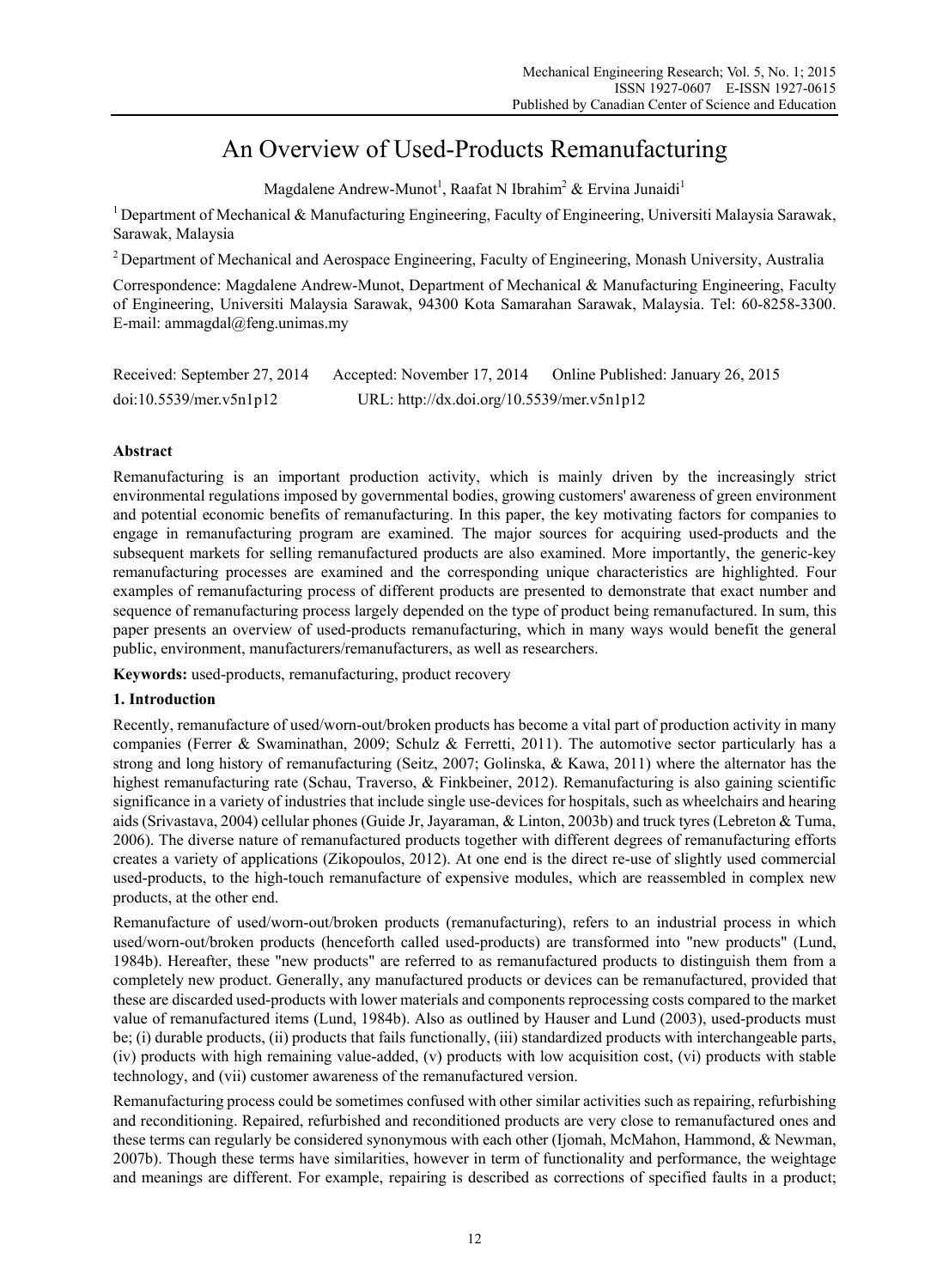when repaired products have warranties, the warranty does not cover the whole product but only on the component that has been replaced. In refurbishing, a used-product is cleaned up, tested, repackaged and made available for resale. A refurbished product has some nonworking parts that are replaced to restore the product to working condition, with warranty less than that of a new product. For reconditioning, a used-product is cleaned up and tested extensively with possible repair before repackaged for resale at a satisfactory working condition, with warranty less than that of a newly manufactured equivalent, in which the warranty applies to all major wearing parts. Finally, the term recycling describes the processing of used material into new products through discarding used materials into production of different or same product.

This paper aims is to provide the general public, potential remanufacturers, as well as researchers with valuable insights into remanufacturing program by examining remanufacturing activities and identifying major opportunities and concerns. The remainder of this paper begins in Section 2, which examines the three major motivating factors for remanufacturing. The next section (Section 3), examines the sources for acquiring used-products and markets for selling remanufactured products. Section 4 examines the different types of remanufacturing companies. Section 5 presents the generic remanufacturing process and four examples of real-industry remanufacturing process for different products. Finally in Section 6, the concluding remarks on the overview of used-products remanufacture are presented.

#### **2. Motivations and Benefits of Remanufacturing**

The three major factors that are responsible for motivating companies to engage in remanufacturing are product take-back legislations, customers' awareness of green environment and economic benefit.

*Product Take-Back Legislations* - These emerging legislations imposed by governmental bodies force companies to extend their manufacturers' responsibility to include products that have been used and retired. This in turn, forces companies to design products and production process that would make it possible to recover used-products through remanufacturing activity. In Europe, for example, the directive on waste electrical and electronic equipment (Directive/2002/96/EC) states that "Where appropriate, priority should be given to the reuse of waste electrical and electronic equipment (WEEE) and its components, subassemblies and consumables. Where reuse is not preferable, all WEEE collected separately should be sent for recovery, in the course of which a high level of recycling and recovery should be achieved. In addition, producers should be encouraged to integrate recycled material in new equipment". Similarly, the directive on legislation of end-of-life vehicle (European Council Directive 2000/53/EC 2000) has forced the European automobile manufacturers to assume full responsibility for disposal of cars manufactured from 2002 onwards with no cost to the final owners. The directive also states that "the requirements for dismantling, reuse and recycling of end-of life vehicles and their components should be integrated in the design and production of new vehicles". These strict environmental regulations results in greenhouse gas emission from remanufacturing that is about 90% less than the manufacturing of new product; a study done on remanufacture of compressors (Gamage, Ijomah, & Windmill, 2013).

*Customers' awareness of green environment* - Customers' are becoming aware of the implication of disposing used-products on the environment. For instance, more consumers are procuring products from manufacturers who take back their products after the end of the products' useful life (Gungor & Gupta, 1999). In another report by Ginsberg and Bloom (2004) the percentage of consumers who are interested in some form of green products are between 15% and 46%. For the manufacturers, taking back and reprocessing their used-products in an environmentally-friendly manner creates the opportunity to boost the value of their products. For example, Fuji Xerox Australia (2007a) has taken the initiative to be one of the pioneering companies that implements remanufacturing program for printers and copier parts. In 2006, for example, such remanufacturing practice has saved the company approximately \$13 million and created revenue of \$5.4m in exports. Similarly, Hewlett-Packard, HP (2014) also embraces the green environment culture through recycling programs, which help to reduce the environmental impact of the companies' activities. In a comparable effort in 2012, IBM (2014) worldwide product end-of-life management operations processed 36,100 metric tons of end-of-life products for reuse or recycling, sending only 0.3 percent of the total to landfills or to incineration facilities for treatment.

*Economic Benefit* - Remanufacture of-used products incurred cost that is typically 40% - 65% less that those incurred in the manufacture of new products (Dowlatshahi, 2000; Giuntini & Gaudette, 2003) and remanufactured products are typically sold off at 45% - 65% of the prices of new products (Lund & Hausner, 2003). This results from the availability of raw materials (recovered components), which are cheaper than those newly manufactured components; recovered components do not have to be redesigned and ordered from suppliers. As reported in a publication by the All-Party Parliamentary Sustainable Resource Group (2014) and shown in Figure 1, the economic advantage of remanufacturing is vast. For producing remanufactured products (sold at 20% discount), the input costs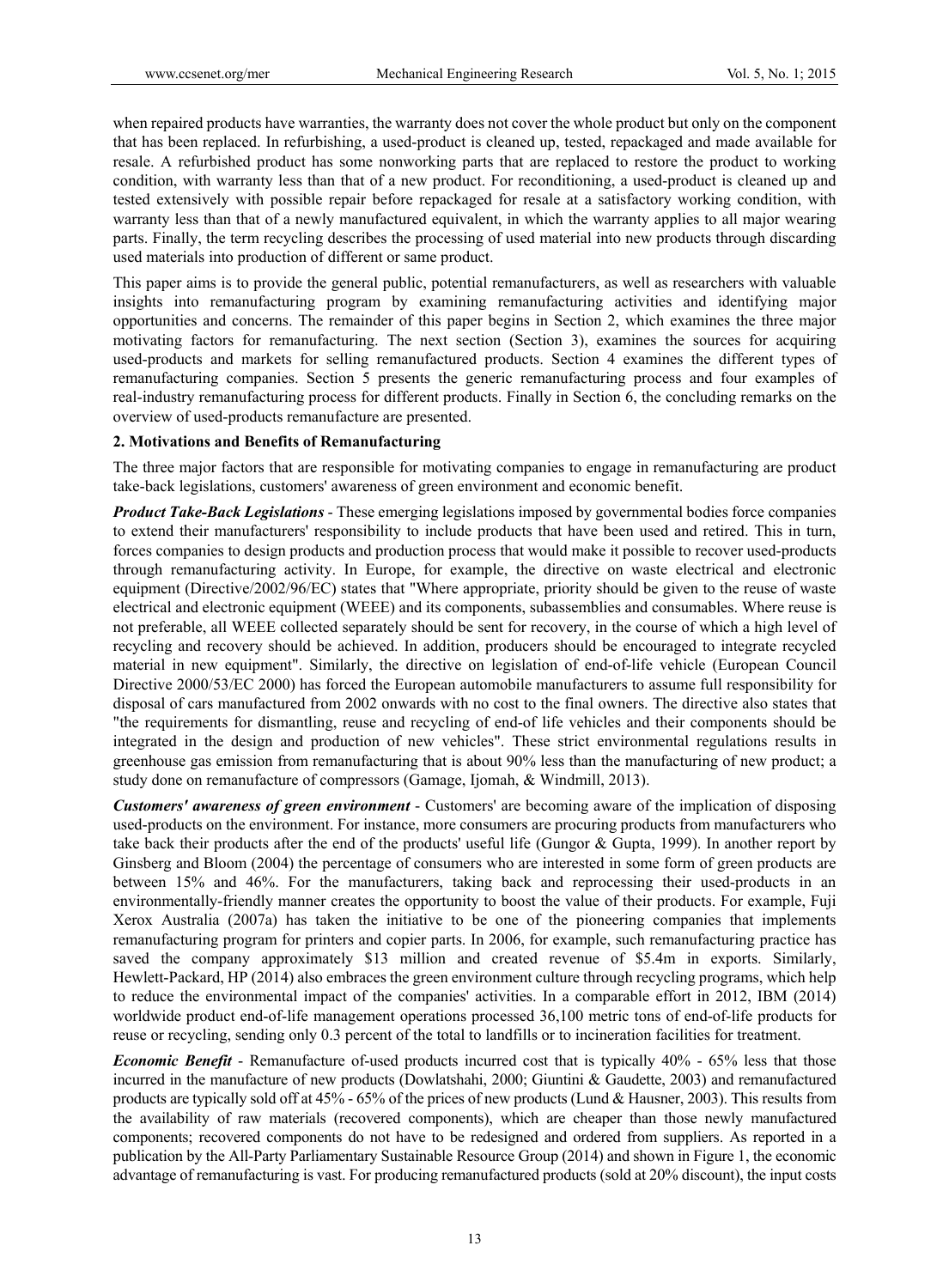www.ccsenet.org/mer Mechanical Engineering Research Vol. 5, No. 1; 2015<br>is significantly lower than the input costs for manufacturing new products from virgin resources; the same case applies for the remanufacture of lease products (e.g. leased Ricoh photocopiers). Also, as shown in the figure 1, remanufacture of leased products yielded the highest gross profit when compared to the gross profit of manufacture of products from virgin resources. From the remanufacturers' perspective, they benefited economically from the significant discounts for the remanufactured products with the same warranty and quality (Lu, Goh, Garg  $\&$  Souza, 2014). It is also well recognized that reuse of components in the production of subsequent product generations, results in cost savings (Bhattacharya, Guide Jr., & Van Wassenhove, 2006). In terms of energy and materials consumption, remanufacture of used-products contribute to less usage than that is needed to manufacture new products (Kim, Skerlos, Severengiz, & Seliger, 2009; Boustani, Sahni, Graves & Gutowski, 2010; Warsen, Laumer, & Momberg, 2011; Sundin & Lee, 2012). To give an example, as reported in Kim et. al., (2009), remanufacture of automotive engine can reduced metal consumption by 7,650 tonnes, conserved energy as much as 16 million kW h and decreased emission of about  $11,300$  to  $15,300$  tonnes CO2 equivalent (CO2eq).



Figure 1. Potential Economic Benefits of Remanufacturing (reproduced from a report retrieved from http://www.policyconnect.org.uk/apsrg/sites/site\_apsrg/files/apsrg\_-\_remanufacturing\_report.pdf)

Until recently, companies have considered environmental regulations and consumers' awareness as additional operational cost, rather than opportunities to generate alternative profit and boost corporate image. However, with the increasing pressure to become environmentally responsible and sourcing for inexpensive raw materials, more companies are considering remanufacturing as a strategy to generate profit, boost company image and maintain competitiveness.

#### **3. Sources of Used-Products and Market for Remanufactured Products**

The two major types of product remanufactured are used capital goods and used consumer goods (Dobos  $\&$ Floriska, 2008). These used-products are acquired either from the waste-stream or market-stream (Guide  $\&$ Wassenhove, 2001; Jayaraman, 2006). The waste-stream generates used-products that are no longer useful, which includes vehicles that are damaged during accidents and sent to wrecking facilities; or malfunctioned electrical home appliances that are sent to third-party products recovery facilities. As such, the waste-stream generates used-products with uncontrollable quality and quantity (Ghoreishi, Jakiela, & Nekouzadeh, 2011). The market-stream generates used-products that are still useful but are no longer needed by the owners. For example, old models of mobile phone are traded-in for new models with advanced and sophisticated features. Thus, the quality conditions and quantity of these used-products are controllable by giving the appropriate amount and type of incentives for returning the used-products. Also, as reported by Guide and Wassenhove (2001), the quality of used-products could be controlled by having a system to grade the used-products based on their condition and age and pays the financial incentives accordingly. Alternatively, as demonstrated in a study by Kumar, Liou, Balakrishnan & Kumar (2013) the use of radio-frequency identification (RFID) technology could effectively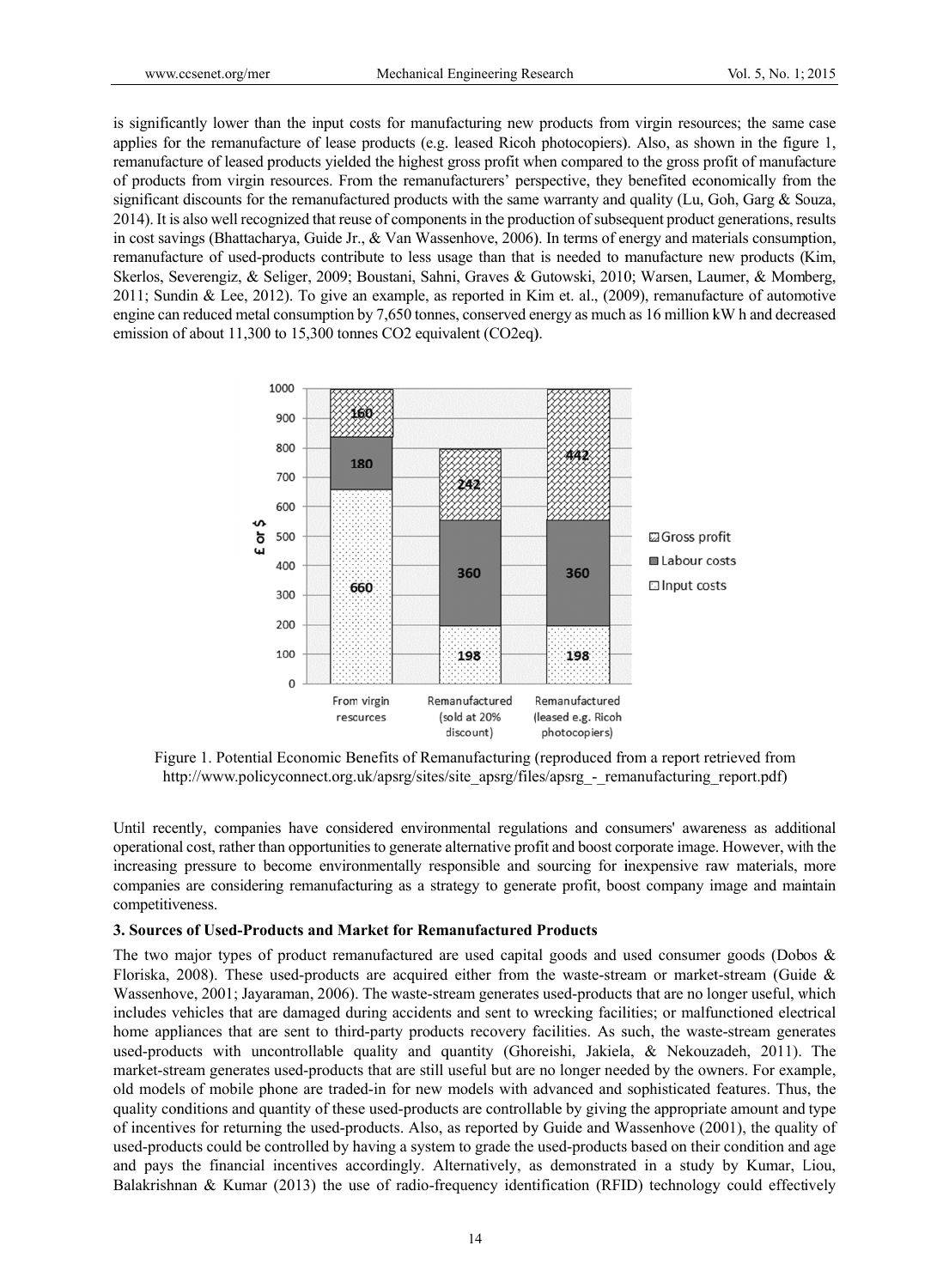improve visibility of data on the quality conditions of used-products, which consequently improve inventory control and operational efficiency at collection, disassembly and refurbishing centres. Irrespective of their sources, the quantity of used-products available for remanufacturing is bound by the quantity of new products sold in the previous periods (Esenduran, Emahlıo˘glu-Ziya, & Swaminathan, 2012).

From the suppliers perspective, there are five different ways to acquire used-products from the suppliers, namely Direct-Order, Reman-Contract, Deposit-Based, Credit-Based and Buy-Back (Sundin & Dunbäck, 2013). In direct-order, the customers are the suppliers themselves, and they send their used-products to the remanufacturer. The remanufactured products would be sent back to the customers/suppliers. This is typical for complex products such as engines and other end user items. Similarly, for reman-contract, the customers are the suppliers themselves, who gives an order to remanufacture the used-products. In this case, there is a closer collaboration between the remanufacturer and customers/suppliers, it usually invoves greater quantities of used-products and common towards original equipment manufacturers (OEM). The deposit-based used-products are common in the automotive industry; this requires the customers to send used-products (e.g. brake calipers) that are similar to new parts that they needed. Comparable to the Direct-Order and Contract-Reman, in the credit-based, the customers are also the suppliers. In this situation, for customers who send their used-products, credits are given to them, which could be utilized as a discount for buying remanufactured products. Finally, the Buy-Back used-products are often obtained from the used-product brokers, scrap yards or end-users.

In the world, the U.S. market for remanufactured goods is the largest, where the production of remanufactured goods increased from \$37.3 billion (in 2009) to \$43.5 billion in 2011 (United States International Trade Commission, 2012). The types of these remanufactured goods are from production, from import and for export (Table 1). Specifically, the top three industry that contribute to these remanufactured goods are Aerospace, heavy-duty and off-road (HDOR) equipment and motor vehicle parts (Table 2).

| Type                      | 2009         | 2010       | 2011       | % change, 2009 - 2011 |  |  |
|---------------------------|--------------|------------|------------|-----------------------|--|--|
|                           | Thousands \$ |            |            |                       |  |  |
| Production                | 37,280,784   | 39.882,004 | 43,000,144 | 15.3                  |  |  |
| Imports                   | 6,256,042    | 9,508,060  | 10,263,056 | 64.1                  |  |  |
| Exports                   | 7,502,991    | 8,805,067  | 11,735,665 | 56.4                  |  |  |
| U.S. apparent consumption | 36,033,835   | 40,584,997 | 41,527,535 | 15.2                  |  |  |

Table 1. Remanufactured goods: U.S. market (apparent consumption) for remanufactured goods, 2009 – 2011 2011 (reproduced from (United States International Trade Commission, 2012))

Note: Totals may not sum due to rounding.

Table 2. Remanufactured goods: production of remanufactured goods by sector, 2009 - 2011(reproduced from (United States International Trade Commission, 2012))

| Sector                              | 2009       | 2010         | 2011       | % change, 2009 - 2011 |
|-------------------------------------|------------|--------------|------------|-----------------------|
|                                     |            | Thousands \$ |            |                       |
| Aerospace                           | 11,691,316 | 12,677,916   | 13,045,513 | 11.6                  |
| HDOR equipment                      | 5,152,938  | 6,244,302    | 7,770,586  | 50.8                  |
| Motor vehicle parts                 | 7,018,303  | 6,969,823    | 6,211,838  | $-11.5$               |
| Machinery                           | 4,059,570  | 4,774,291    | 5,795,105  | 42.8                  |
| IT products                         | 2,709,170  | 2,592,831    | 2,681,603  | $-1.0$                |
| Medical devices                     | 1,307,588  | 1,367,739    | 1,463,313  | 11.9                  |
| Retreaded tires                     | 1,038,679  | 1,188,315    | 1,399,088  | 34.7                  |
| Consumer products                   | 557,612    | 567,320      | 659,175    | 18.2                  |
| All other <sup><math>a</math></sup> | 3,745,608  | 3,499,468    | 3,973,923  | 6.1                   |
| Total                               | 37,280,784 | 39,882,004   | 43,000,144 | 15.3                  |

Note: Totals may not sum due to rounding.

<sup>a</sup>The electrical apparatus, locomotive, office furniture, and restaurant equipment remanufacturing sectors.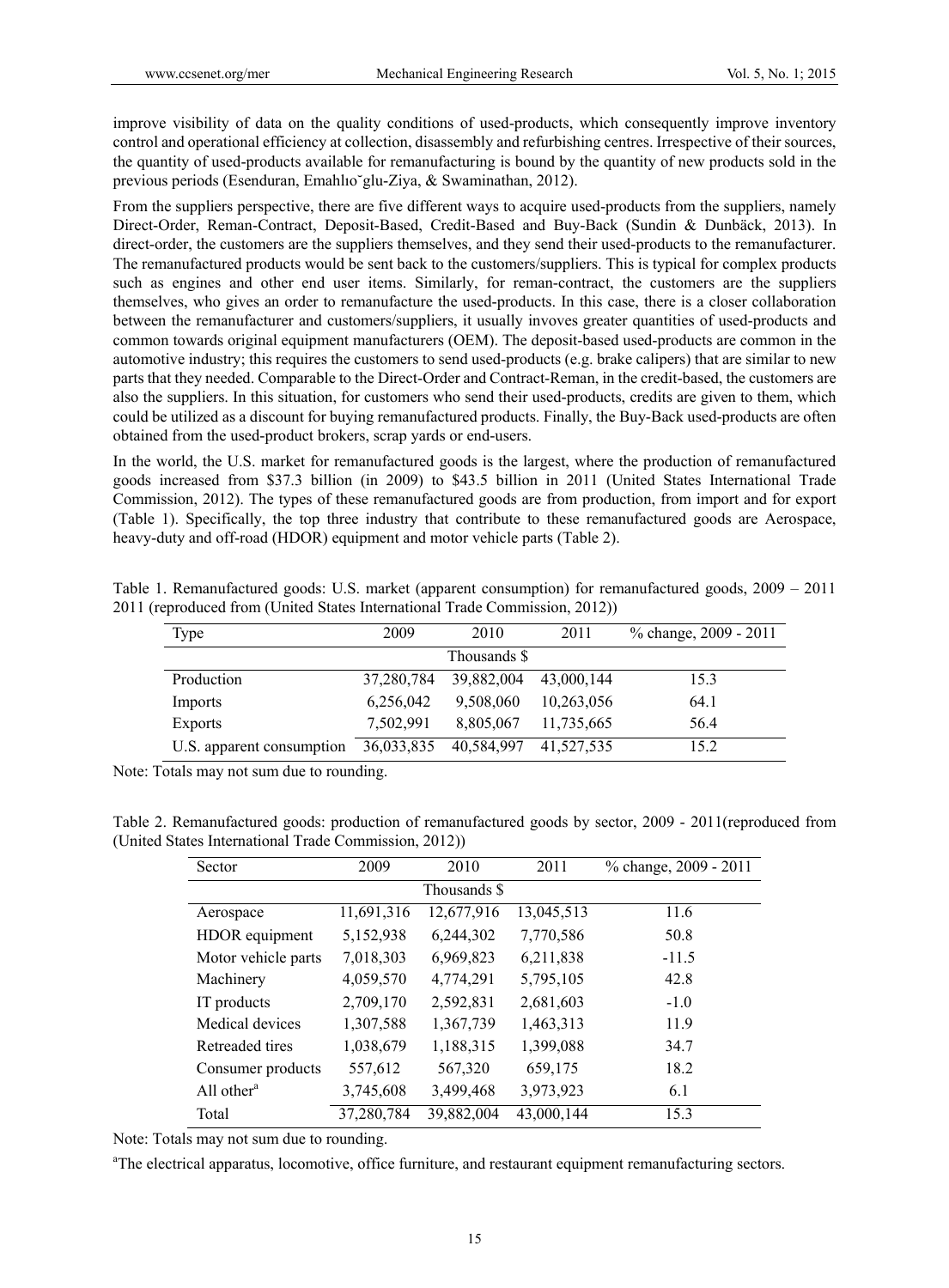Generally, remanufactured products are sold either in the primary-market or secondary-market. Within the primary product market, remanufactured products are perfect substitutes for new products (Souza & Ketzenberg, 2002). This refers to original equipment manufacturer (OEM) used-products, which are remanufactured to a quality standard that is as good as new at the OEM's remanufacturing facility. For example Katun Corporation (Katun Corporation, 2014), one of the world's leading providers of OEM-compatible imaging supplies, photoreceptors, and parts for copiers, printers, MFPs and other imaging equipment, remanufacturers cartridges for use in HP Color Printers/MFP's. For this company, ensuring customer satisfaction means offering the highest and most consistent remanufactured toner cartridge quality possible. The remanufactured products are sold in the same market as the new products, at a cheaper price than the new ones (Ferrer & Swaminathan, 2009). By selling remanufactured products together with new ones, companies area able to better segment their demand and seize sales to the "low-end" customers, who will not purchase the new product. This requires that the price and quantity of remanufactured products are properly selected (Ovchinikov, 2011). These remanufactured products could also be sold at the same price as newly manufactured products (Gallo, Romano, & Santillo, 2012). However, as reported in (Atasu, Guide, & Van Wassenhove, 2010) there are concerns that selling remanufactured products in the same market with new products might cannibalized the sales of new products.

For the secondary product market, remanufactured products are popular amongst customers who may have financial restrictions. For example, remanufactured multifunctional digital copiers or multi-function peripherals (MFPs) are sold to customers who are satisfied with the cheaper and lower-level functions MFPs (Chang, Bae, Yi, 2013). Furthermore, as reported in Osibanjo and Nnrom (2008), it is estimated that the demand for remanufactured mobile phones in Nigeria is still higher than their availability. For the secondary-market, remanufactured products are usually produced by third-party remanufacturers who harvest the economic benefits of remanufacturing. In this case, usually, the remanufactured products (e.g., computer systems, auto components, and office equipment) have a lower quality standard and price than newly manufactured products (Ayres, Ferrer, & van Leynseele, 1997; Ferrer, 1997). The boundaries of the primary and secondary markets are clearly separated in the case of remanufactured and new mobile phones. However, in the case of remanufactured and new automotive components, these two markets overlap (Gallo, et. al., 2012).

#### **4. Types of remanufacturer**

Remanufacturing could either be carried out by original equipment manufacturer (OEM) remanufacturers, contract remanufacturers or independent remanufacturers. For OEM remanufacturers, remanufacturing could co-exist with the normal manufacturing activity, in which resources could either be dedicated to each activity or shared amongst the two activities. For the OEM remanufacturers, remanufacturing activity is an alternative way to generate extra income (from the production of remanufactured spare-parts and products) and obtain low cost raw materials. Most importantly, by remanufacturing its own products, OEM manufacturers could avoid competition from independent remanufacturers (Gutowski, Sahni, Boustani, & Graves, 2011). Some examples of OEM remanufacturers are (i) Fuji Xerox for parts and sub-assemblies from photocopier (Fuji Xerox Australia, 2007a), (ii) Alpha1 Technologies for heads and cameras (Alpha1Technologies, 2014), (iii) Robert Bosch Tool for alternators and starters (Robert Bosch Tool Corporation, 2014), and (iv) Hewlett-Packard for inkjet printers (Hewlett-Packard, 2014).

For both contract and independent remanufacturers, remanufacturing activity is an alternative source for generating profit. Contract remanufacturers are companies that are contracted by OEM to remanufacture their used-products; for example Hewlett-Packard's used-printers are remanufactured in a network of hardware recovery centers (Kumar, Guide Jr, & Van Wassenhove, 2002). In this case Hewlett-Packard carefully protect their intellectual capital and brand name through a contractual agreements, as well as enforcing their quality standards. Independent remanufacturers are companies that realize the economic benefits of remanufacturing, and thus would remanufacture any type of used-products, as long as there are markets for them.

Even though remanufacturing market is dominated by OEMs and contract remanufacturers, the majority of the remanufacturers are independent small-scale operators (Matsumoto & Ijomah, 2013). However, the OEM remanufacturers with their available resources, would be able to effectively remanufacture their own used-products compared to the independent remanufacturers. The resources as reported in Boustani (2010) are (i) full knowledge of the durability, reliability, replacement parts, and proper disassembly methodologies of their own used-products, (ii) established network for the supply and distribution of the remanufactured products, (iii) established relationship with suppliers of parts and materials, (iv) knowledge of customers use patterns, psychology and potential reasons for using remanufactured products, (v) market power, established manufacturing platform, and available workforce to venture into remanufacturing practices.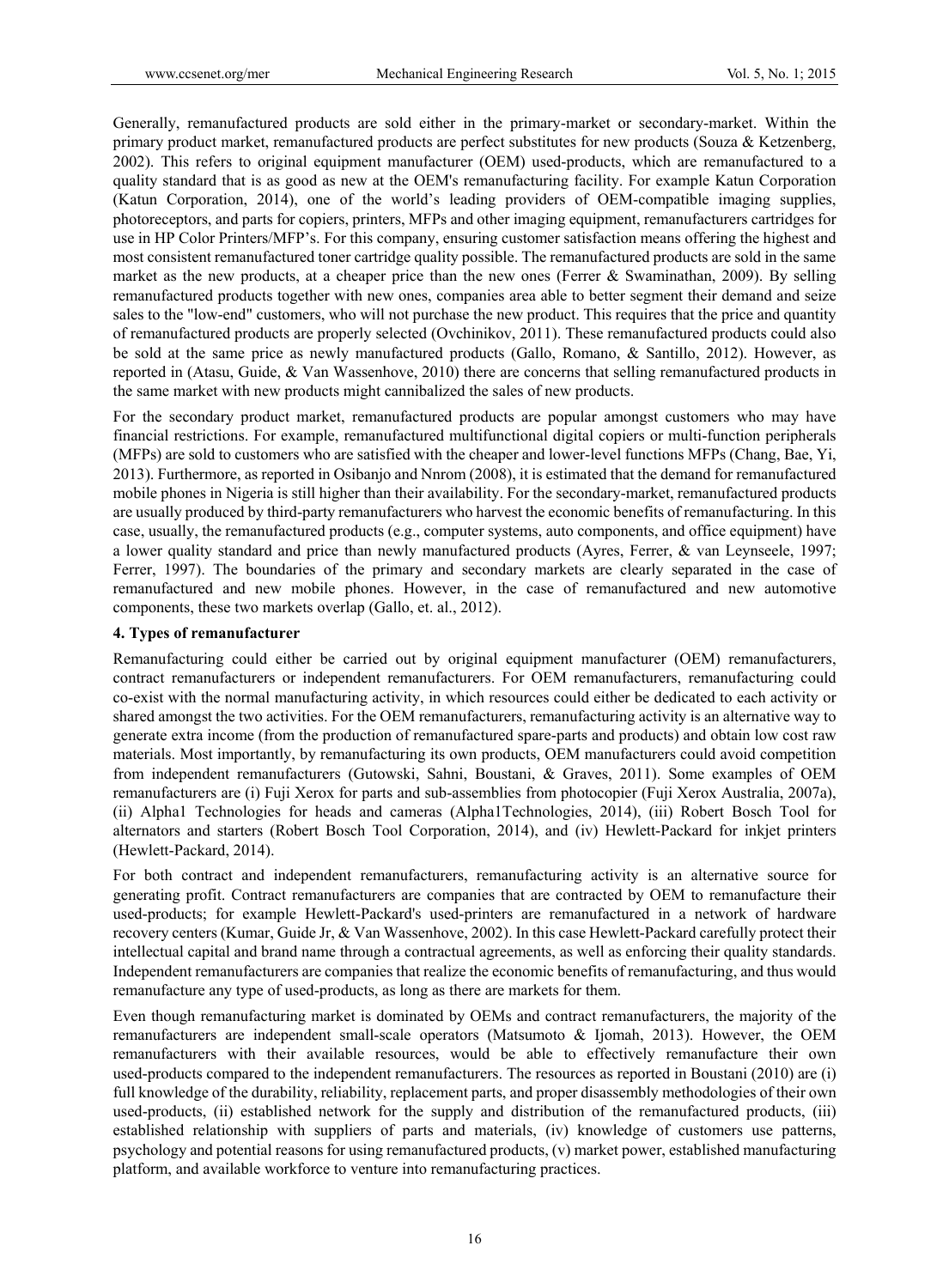#### **5. Remanufacturing Process**

In general, remanufacturing process consists of four generic-key process, where different activity takes place at each process (Figure 1). The exact number of process and sequence depend on the nature of used-products being remanufactured (Ilgin & Gupta, 2012). The four process can be further expanded to twelve processes, as reported in Boustani (2010) to include (i) warehouse of incoming used-products, parts, and outgoing remanufactured products, (ii) sorting of incoming used-products, (iii) cleaning of used-products, (iv) disassembly of used-products and subassemblies, (v) inspection of used-products, subassemblies, and parts, (vi) cleaning of specific parts and subassemblies, (vii) repair or renewal of parts, (viii) testing of parts and subassemblies, (ix) reassembly of parts, subassemblies and products, (x) testing of subassemblies and finished products, (xi) packing, and (xii) shipping.



Figure 2. Generic Remanufacturing Process [constructed based on the description provided in Lund (1984a)]

*Inspection/Grading process* – During this process, used-products are inspected to assess their remanufacturability status, which could either be remanufacturables or scraps. Unlike, manufacturing, remanufacturing requires 100% inspection of used-products (Errington & Childe, 2013). This process usually involves complete visual inspection, where inspection times are identical for the same type of used-products that originate from the same source (e.g. used-cellular phones from the market stream). On the other hand, the waste-stream used-products with high variability of quality conditions require different inspection times for each unit. Scraps are either disposed off or sold to scrap brokers, whereas remanufacturables are sent to the disassembly/inspection process.

The inspection yield (fraction of used-products graded as remanufacturables) could vary from one batch to another due to the uncertain quality conditions of used-products. Remanufacturables could be further classified into several quality groups, in which the best quality group is given the highest priority to remanufacture (Aras, Boyaci,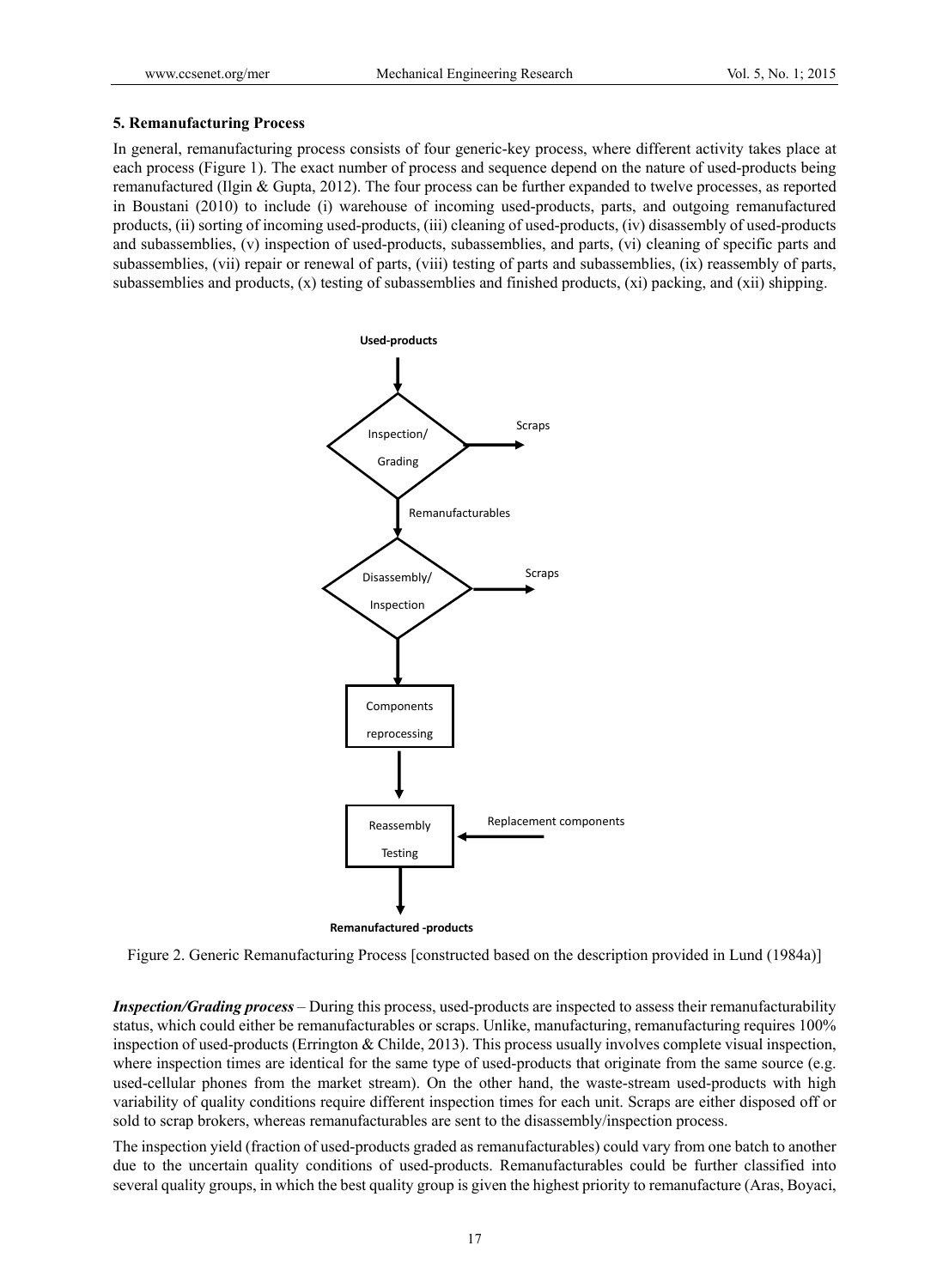& Verter, 2004; Aras, Verter, & Boyaci, 2006). The waste-stream used-products with high variability of quality conditions, would yield more quality groups than the market-stream.

*Disassembly/inspection* - Each unit of remanufacturable is disassembled into its corresponding modules, which are further disassembled into their constituent components. This process usually involves general purpose tools such as power drill, although in some cases, robot arms might be necessary for disassembly of complex products (Steinhilper, 1998) or hazardous parts (Zussman & Seliger, 1999). Despite the quality groups and source, disassembly time for the same type of remanufacturables would be identical. This time mainly depends on the product structure complexity, where remanufacturables with a simple product structure, would require a shorter disassembly time than remanufacturables with a more complex product structure.

Depending on the product structure and volume, disassembly of remanufacturables and inspection of the constituent components could either take place simultaneously or sequentially. For high volume of remanufacturables with simple product structures, disassembly and inspection process could take place simultaneously. Likewise, for low volume of remanufacturables with complex product structure, disassembly and inspection process could takes plane simultaneously. By contrast, for high volume of remanufacturables with complex product structure, disassembly and inspection process usually take place sequentially in a two-stage disassembly line (Steinhilper, 1998).

During inspection, each unit of constituent component could either be classified as remanufacturable or scrap. Scrap components are replaced with newly manufactured components, which are ordered either from the internal production lines (for OEMs remanufacturers) or external sources (for contract or independent remanufacturers). Replacement components are very critical, particurly for a remanufacture-to-order strategy, where customers send their used-products for remanufacture and get the same item back.

The fraction remanufacturable components (i.e. disassembly yield), might differs from one batch to another; this results from the uncertain quality conditions of remanufacturables. Remanufacturable components could be further classified into different quality groups, where the best component quality group should be given the highest priority to remanufacture. The waste-stream remanufacturables would result in more quality component groups than the market-stream remanufacturables.

Irrespective of the product structure, the product design would also affect the disassembly yield of constituent components (Ferrer, 2001). Products that are originally design for disassembly would generate a higher disassembly yields than those that are not originally designed for disassembly because of the damaged during disassembly. Thus, it is important to integrate product design in the product development process in order to reduce damaged components (Ijomah, McMahon, Hammond, & Newman, 2007a; Ijomah, 2009; Barquet, Rozenfeld & Forcellini, 2013).

*Components reprocessing* - This process typically involves cleaning, repairing (e.g. machining worn-out holes) and surface finishing (Sundin, & Bras, 2005). The actual number of reprocessesing steps and corresponding time depend on the component quality group. For example, the best component quality group would perhaps need a simple process (eg cleaning and surface finishing) and short reprocessing time. By contrast, the worst component quality group probably requires a more complex reprocessing steps (eg cleaning, repairing and surface finishing) and longer reprocessing time. For complex component design, multiple repair steps, such as welding and trimming might be necessary in order to restore the components to their original condition. Equally, for some components such as bulb, electrical wire or cellular phone casing, there is no repair process required because these components are merely replaced with new ones.

*Reassembly/testing* - This process typically involves general purpose tools to reassemble the reprocessed components into remanufactured products. In some cases, it is necessary to use robot arms to reassemble constituent components into remanufactured products with complex structure. Finally, testing ensures that the assembled products, i.e. remanufactured products meet their specified function.

As shown earlier in Figure 1, remanufacturing process includes inspection/grading, disassembly/inspection, component reprocessing and reassembly/testing. However, the exact number of process and sequence depend largely on the types of used-products being remanufactured. This can be observed in Figures 3 - 6, which illustrate examples of remanufacturing process of four different products. Figure 2 shows the remanufacturing process of photocopiers, figure 3 shows the remanufacturing process of automotive engines, figure 4 shows the remanufacturing process of ink cartridges and figure 5 shows the remanufacturing process of medical devices.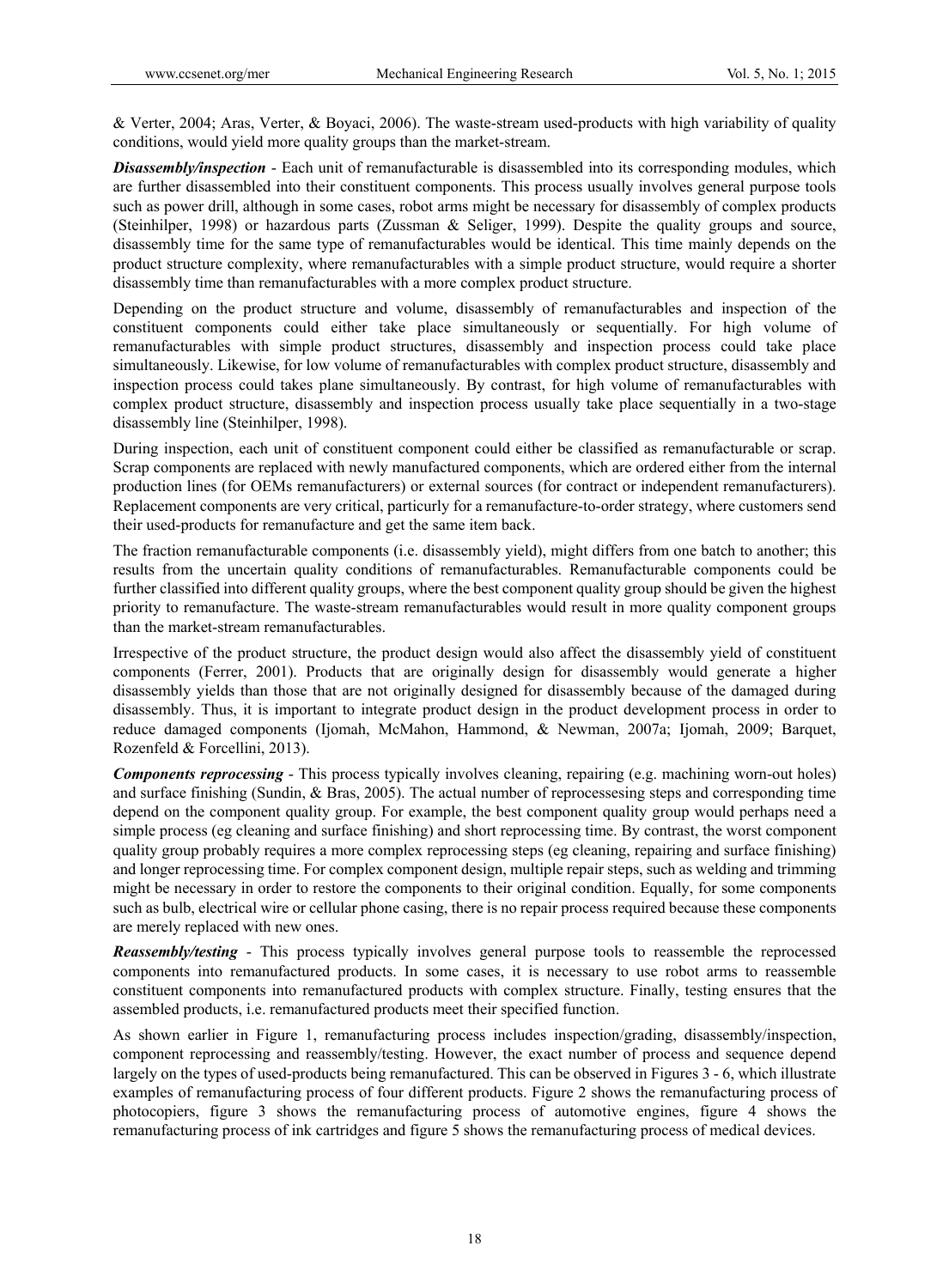

Figure 6. Remanufacturing process of medical devices (constructed based on information obtained from Stryker Sustainability Solutions (2014)

& cycle marking

# **6. Concluding Remarks**

Until recently, not many companies engaged in remanufacturing activities. Nonetheless, with the increasingly strict environmental regulations, growing consumers' awareness of green environment and potential economic benefits, more companies are involve in remanufacturing programs. This article makes contributes in the following ways. Firstly, this article highlights the key factors that motivate companies to engage in remanufacturing activities. Secondly, this article identifies the potential sources for acquiring used-products and the markets for selling remanufactured products. Thirdly, this article highlights the generic-key remanufacturing process to be inspection/grading, disassembly, components reprocessing and reassembly.. Fourthly, this article highlights four unique remanufacturing characteristics that are uncertain quality conditions of used-products, variable inspection-yields of used-products, variable disassembly-yield of constituent components and variable reprocessing efforts of constituent components. Finally, this article illustrates with example that the exact number of process & sequence depended on the type of used-product being remanufactured. In short, remanufacturing program, despite its fundamental requirements and unique characteristics, would in many ways benefit the general public, environment, manufacturers/remanufacturers and researchers.

## **Acknowledgment**

The authors would like to acknowledge Universiti Malaysia Sarawak (UNIMAS) for giving financial support towards this project.

## **References**

- All-Party Parliamentary Sustainable Resource Group. (2014). *Remanufacturing: Towards a Resource Efficient Economy: report from the three-month inquiry into the need for UK government to improve UK's remanufacturing.* Retrieved from http://www.policyconnect.org.uk/apsrg/sites/site\_apsrg/files/apsrg\_remanufacturing\_report.pdf
- Alpha1Technolgies. (2014). Information retrieved from http://alpha1technologies.com/remanufactured-headsand-cameras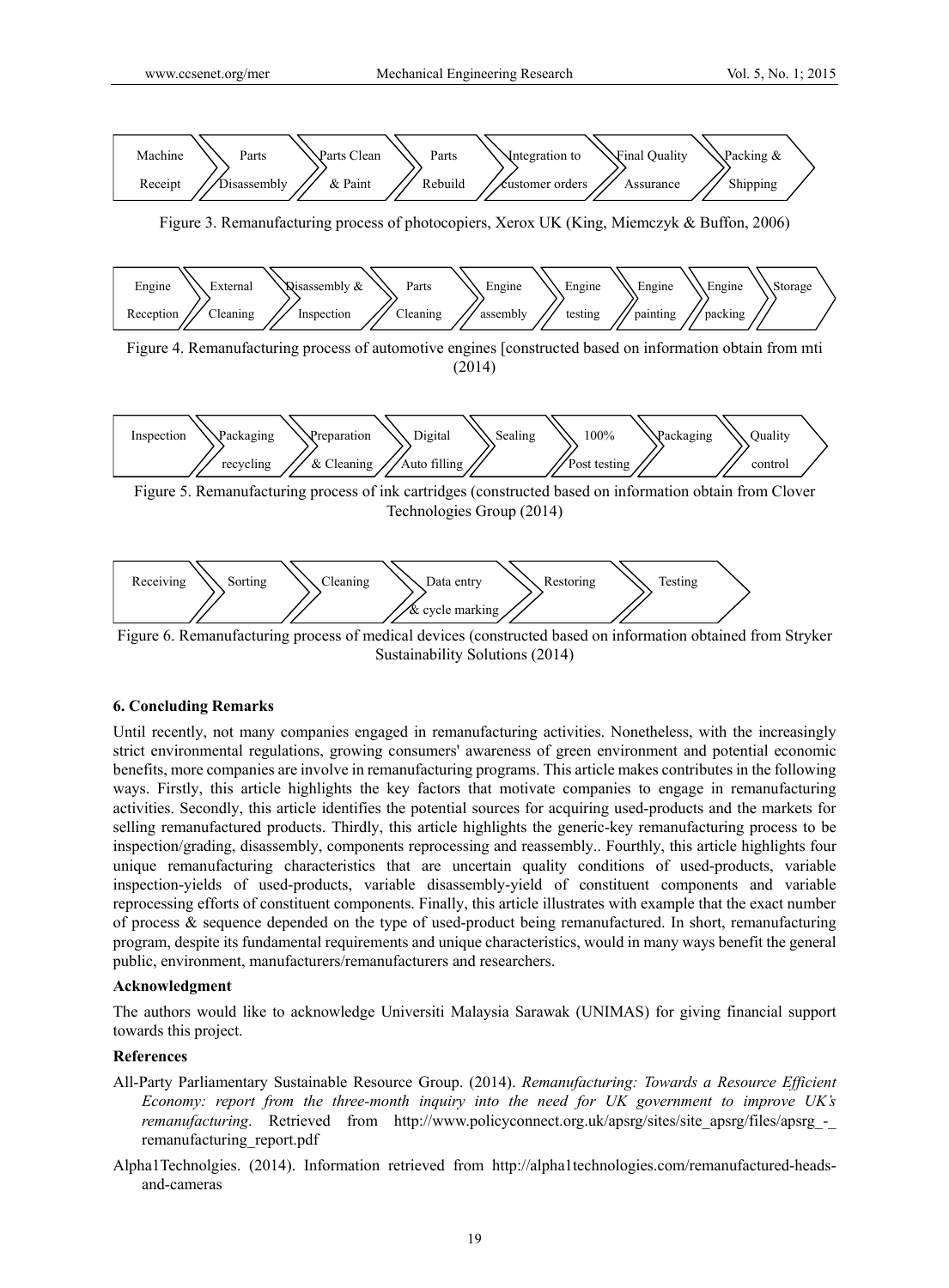- Aras, N., Boyaci, T., & Verter, V. (2004). The effect of categorizing returned products in remanufacturing. *IIE Transactions, 36*(4), 319-331. http://dx.doi.org/10.1080/07408170490279561
- Aras, N., Verter, V., & Boyaci, T. (2006). Coordination and priority decisions in hybrid manufacturing/remanufacturing systems. *Production and Operations Management, 15*(4), 528-543. http://dx.doi.org/10.1111/j.1937-5956.2006.tb00161.x
- Atasu, A., V. Daniel R. Guide, Jr., & Van Wassenhove, L. N. (2010). So what if remanufacturing cannibalizes my new product sales?. *California Management Review, 52*(2).
- Ayres, R., Ferrer, G., & Van Leyseele, T. (1997). Eco-efficiency, asset recovery and remanufacturing. *European Management Journal, 15*(5), 447-574. http://dx.doi.org10.1016/S0263-2373(97)00035-2
- Barquet, A. P., Rozenfeld, H., & Forcellini, F. A. (2013). An integrated approach to remanufacturing: model of a remanufacturing system. *Journal of Remanufacturing, 3*(1). http://dx.doi.org/10.1186/2210-4690-3-1
- Bhattacharya, S., Guide Jr., V. D. R., & Van Wassenhove, L. N. (2006). Optimal order quantities with remanufacturing across new products generations. *Production and Operations Management, 15*(3), 421-431. http://dx.doi.org/ 10.1111/j.1937-5956.2006.tb00255.x
- Boustani, A. (2010). Remanufacturing and Energy Savings. Master of Science Thesis
- Boustani, A., Sahni, S., Graves, S. C., & Gutowski, T. G. (2010). Appliance remanufacturing and life cycle energy and economic savings. In *Sustainable Systems and Technology (ISSST)* (pp. 1-6). 2010 IEEE International Symposium, Arlington, VA. http://dx.doi.org/10.1109/ISSST.2010.5507713
- Chang, Y., Bae, J. H., & Yi, H. C. (2013). Ultrasonic Cleaning of Used Plastic Parts for Remanufacturing of Multifunctional Digital Copier. *International Journal Of Precision Engineering And Manufacturing, 14*(6), 951-956. http://dx.doi.org/10.1007/s12541-013-0125-8
- Clover Technologies Group. (2014). *8-Step Ink Cartridge Remanufacturing Process*. Retrieved from http://www.clovertech.com/eight-step-ink-cartridge-remanufacturing-process
- Directive 2000/53/EC of the European Parliament and of the Council of 18 September 2000 on end-of life vehicles (Directive 2000/53/EC - the "ELV) (2000). Retrieved from http://ec.europa.eu/environment/ waste/elv\_index.htm.
- Directive 2002/96/EC of the European Parliament and of the Council of 27 January 2003 on waste electrical and electronic equipment (WEEE) (Directive/2002/96/EC). (2003). Retrieved from http://www.environ.ie/en/ Legislation/Environment/Waste/WEEE/FileDownLoad,613,en.pdf.
- Dobos, I., & Floriska, A. (2008). The efficiency of remanufacturing in a dynamic input-output model. *Central European Journal of Operations Research, 16*(3), 317-328. http://dx.doi.org/10.1007/s10100-008-0060-4.
- Dowlatshahi, S. (2000). Developing a theory of reverse logistics. *Interfaces, 30*, 143-155. http://dx.doi.org/10. 1287/inte.30.3.143.11670
- Errington, M., & Childe, S. J. (2011). A business process model of inspection in remanufacturing. *Journal of Remanufacturing, 3*(7). http://dx.doi.org/ 10.1186/2210-4690-3-7.
- Esenduran G., Emahlıo˘glu-Ziya, E., & Swaminathan, J. M. (2012). Product Take-Back Legislation and Its Impact on Recycling and Remanufacturing Industries in T. Boone et al. (Eds.), Sustainable Supply Chains, 129. *International Series in Operations Research & Management Science, 174*. http://dx.doi.org/10.1007/ 978-1-4419-6105-1
- Ferrer, G. (1997). The Economics of Tire Remanufacturing. *Resources, Conservation and Recycling, 19*(4), 221-255. http://dx.doi.org/10.1016/S0921-3449(96)01181-0
- Ferrer, G. (2001). On the Widget Remanufacturing Operation. *European Journal of Operational Research, 135*(2), 373-393. http://dx.doi.org/10.1016/S0377-2217(00)00318-0
- Ferrer, G., & Swaminathan, J. M. (2009). Managing New and Differentiated Remanufactured Products. *European Journal of Operational Research*. http://dx.doi.org/10.1016/j.ejor.2009.08.007.

FujiXerox, Australia (2007a). Information. Retrieved from http://www.fujixerox.com.au/about/eco\_manufacturing.jsp

Gallo, M., Romano, E., & Santillo, L. C. (2012). A Perspective on Remanufacturing Business: Issues and Opportunities. *International Trade from Economic and Policy Perspective*, 209. http://dx.doi.org/10.5772/2726.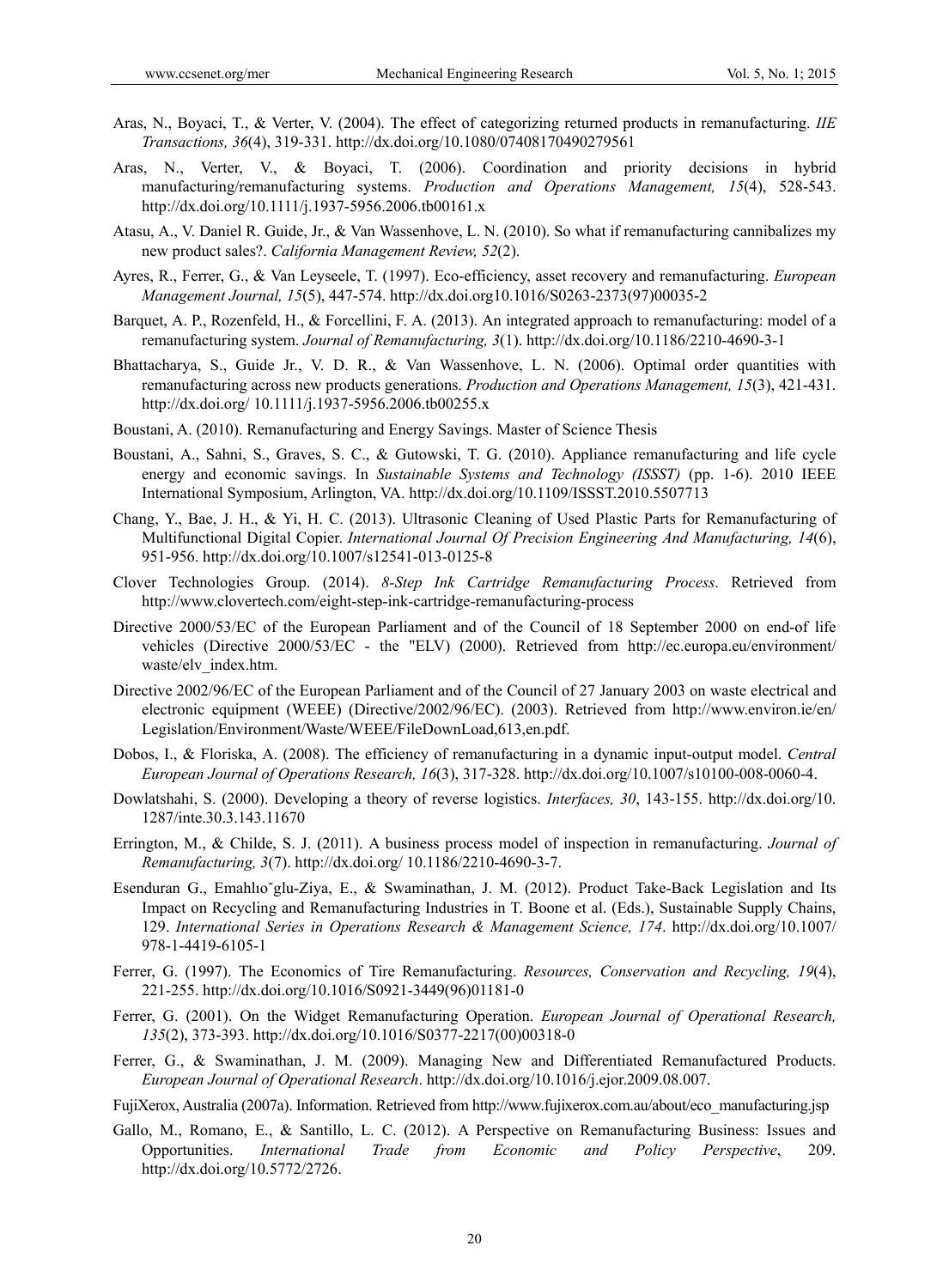- Gamage, J. R., Ijomah, W. L., & Windmill, J. (2013). What makes cleaning a costly operation in remanufacturing? In G. Seliger (Ed.), Proceedings of the 11<sup>th</sup> Global Conference on Sustainable Manufacturing - Innovative Solutions.
- Ghoreishi, N., Jakiela, M. J., & Nekouzadeh, A., (2011). A cost model for optimizing the take back phase of used product recovery. *Journal of Remanufacturing, 1*(1). http://dx.doi.org/ 10.1186/2210-4690-1-1.
- Ginsberg, J. M., & Bloom, P. (2004). Choosing the Right Green Manufacturing Strategy. *MIT Sloan Management Review, 46*(1), 79 - 84.
- Giuntini, R., & Gaudette, K. (2003). Remanufacturing: The next great opportunity for boosting US productivity. *Business Horizons,* 41-48. http://dx.doi.org/10.1016/S0007-6813(03)00087-9
- Golinska, P., & Kawa, A. (2011). Remanufacturing in automotive industry: Challenges and limitations. *Journal of Industrial Engineering and Management, 4*(3), 453-466. http://dx.doi.org/10.3926/jiem.2011.v4n3. p453-466
- Guide Jr., V. D. R., & Van Wassenhove, L. N. (2001). Managing product returns for remanufacturing. *Production and Operations Management, 10*(2), 142-155. http://dx.doi.org/10.1111/j.1937-5956.2001.tb00075.x.
- Guide Jr., V. D. R., Jayaraman, V., & Linton, J.D. (2003b). Building contingency planning for closed-loop supply chains with product recovery. *Journal of Operations Management, 21*(3), 259-279. http://dx.doi.org/10. 1016/S0272-6963(02)00110-9
- Gungor, A., & Gupta, S. M. (1999). Issues in environmentally conscious manufacturing and product recovery: a survey. *Computers and Industrial Engineering, 36*(4), 811-853. http://dx.doi.org/10.1016/S0360-8352(99) 00167-9.
- Gutowski, T. G., Sahni, S., Boustani, A., & Graves, S. C. (2011). Remanufacturing and energy savings. *Environmental Science & Technology, 45*(10), 4540-4547. http://dx.doi.org/ 10.1021/es102598b.
- Hauser, W., & Lund, R. T. (2003). Remanufacturing: An American resource. Teaching materials on remanufacturing. Retrieved from http://www.bu.edu/reman/RemanSlides.pdf
- Hewlett Packard. (2014). Retrieved from http://www8.hp.com/us/en/hp-information/environment/recycling -reuse.html#.UyeltvmSx-5.
- IBM. (2014). Information retrieved from http://www.ibm.com/ibm/environment/products/recycling.shtml
- Ijomah, W. L. (2009). Addressing decision making for remanufacturing operations and design-for remanufacture. *International Journal of Sustainable Engineering, 2(*2), 91-102. http://dx.doi.org/10.1080/19397030902953080
- Ijomah, W. L., McMahon, C. A., Hammond, G. P., & Newman, S. T. (2007a). Development of robust design-forremanufacturing guidelines to further the aims of sustainable development. *International Journal of Production Research, 45*(18-19), 4513-4536. http://dx.doi.org/ 10.1080/00207540701450138
- Ijomah, W. L., McMahon, C., Hammond, G., & Newman, S. (2007b). Development of design for remanufacturing guidelines to Support sustainable manufacturing. *Robotics and Computer Integrated Manufacturing, 23*(6), 712-719. http://dx.doi.org/10.1016/j.rcim.2007.02.017.
- Ilgin, M. A., & Gupta, S. M. (2012). Remanufacturing Modelling and Analysis. Boca Raton Florida, CRC Press.
- Jayaraman, V. (2006). Production planning for closed-loop supply chains with product recovery and reuse: an analytical approach. *International Journal of Production Research, 44*(5), 981-998. http://dx.doi.org/10. 1080/00207540500250507.
- Katun Corporation. (2014). Information retrieved from http://www.katun.com/ap/wp-content/uploads/2011/05/ 5031\_HP\_Color\_TNR\_PL.pdf
- Kim, H.-J., Skerlos, S., Severengiz, S., & Seliger, G. (2009). Characteristics of the automotive remanufacturing enterprise with an economic and environmental evaluation of alternator products. *International Journal of Sustainable Manufacturing*, *1*(4), 437-449. http://dx.doi.org/10.1504/IJSM.2009.031363
- King, A., Miemczyk, J., & Bufton, D. (2006). Photocopier remanufacturing at Xerox UK: A description of the process and consideration of future policy issues. In D. Brissaud et al. (Eds.), *Innovation in Life Cycle Engineering and Sustainable Development* (pp. 173-186). Springer. Printed in Netherlands
- Kumar, N., Guide Jr, V. D. R., & Van Wassenhove, L. N. (2002). Managing product returns at Hewlett, Packard, teaching case 05/2002-4940, INSEAD.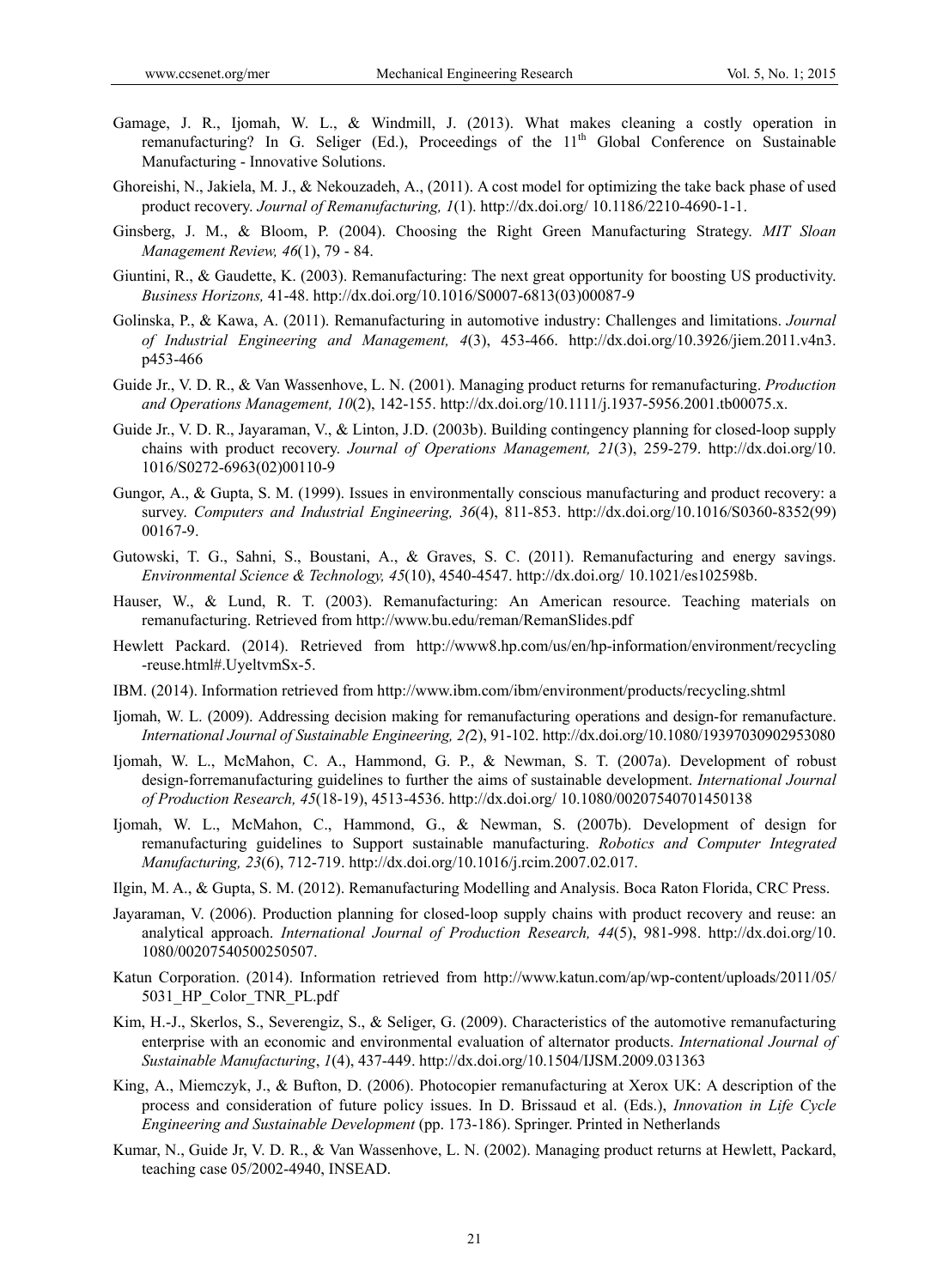- Kumar, V. V., Liou, F. W., Balakrishnan, S. N., & Kumar, V. (2013). Economical impact of RFID implementation in remanufacturing: a Chaos-based Interactive Artificial Bee Colony approach. *Journal of Intelligent Manufacturing*. http://dx.doi.org/10.1007/s10845-013-0836-9.
- Lebreton, B., & Tuma, A. (2006). A quantitative approach to assessing the profitability of car and truck tire remanufacturing. *International Journal of Production Economics, 104*(2), 639-652. http://dx.doi.org/10. 1016/j.ijpe.2004.11.010.
- Lu, Q., Goh, M., Garg, M. & Souza, R. D. (2014). Remanufacturing in Asia: location choice and outsourcing. *International Journal of Logistics Management, 25*(1), 20 – 34. http://dx.doi.org/10.1108/IJLM-10-2012- 0125.
- Lund, R. T. & Hauser, W. M. (2003). Remanufacturing An American Perspective. Retrieved from http://www.reman.org/Papers/ICRM%20APRA%20version.pdf
- Lund, R. T. (1984a). Remanufacturing: The experience of the United States and implications for developing countries. *World Bank Technical Paper, 31*.
- Lund, R. T. (1984b). Remanufacturing. *Technology Review 87, 18*(8).
- Matsumoto, M., & Ijomah, W. (2013). Remanufacturing. In J. Kauffman, & K. M. Lee (Eds.), *Handbook of Sustainable Engineering*. http://dx.doi.org/10.1007/978-1-4020-8939-8-93.
- Mti. (2014). Retrieved from http://www.mti.net.my/remanufacturingworkflow
- Osibanjo O., & Nnrom, I. C. (2008). Material Flows of Mobile Phones and Accessories in Nigeria: Environmental Implications and Sound End-of-Life Management Options. *Environmental Impact Assessment Review, 28,* 198-213. http://dx.doi.org/10.1016/j.eiar.2007.06.002.
- Ovchininnikov, A., (2011). Revenue and Cost Management for Remanufactured Products. *Production and Operations Management, 20*(6), 824-840. http://dx.doi.org/ 10.1111/j.1937-5956.2010.01214.x.
- Robert Bosch LLCBosch. (2014, June 23). Retrieved June 23, 2014 from http://www.boschautoparts.com/ Pages/default.aspx
- Schau, E. M., Traverso, M. & Finkbeiner, M. (2012). Life cycle approach to sustainability assessment: a case study of remanufactured alternators. *Journal of Remanufacturin, 2*(5). http://www.journalofremanufacturing. com/content/2/1/5.
- Schulz, T., & Ferretti, I. (2011). On the alignment of lot sizing decisions in a remanufacturing system in the presence of random yield. *Journal of Remanufacturing, 1*(3). http://dx.doi.org/10.1186/2210-4690-1-3.
- Seitz, M. A. (2007). A critical assessment of motives for product recovery: the case of engine remanufacturing. *Journal of Cleaner Production, 15*(11-12), 1147-115. http://dx.doi.org/ 10.1016/j.jclepro.2006.05.029
- Souza, G. C., & Ketzenberg, M. E. (2002). Two-stage make-to-order remanufacturing with service-level constraints. *International Journal of Production Research, 40*(2), 477-493. http://dx.doi.org/10.1080/00207 540110090920.
- Srivastava, R. (2004). Reusing Single Use Devices in Hospitals: A Case Study. In G. M. Surendra (Eds), *Environmentally Conscious Manufacturing III*, *Proceedings of SPIE Vol. 5264* (1-5). SPIE, Bellingham, WA.
- Steinhilper, R. (1998). *Remanufacturing: The ultimate form of recycling*. Stuttgart: Fraunhofer IRB Verlag, D-70569.
- Stryker Sustainability Solutions. (2014). Retrieved from http://sustainability.stryker.com/how-it-works/devicereprocessing
- Sundin, E., & Bras, B. (2005). Making functional sales environmentally and economically beneficial through product remanufacturing. *Journal of Cleaner Production, 13*(9), 913-925. http://dx.doi.org/10.1016/j.jclepro. 2004.04.006
- Sundin, E., & Dunbäck, O. (2013). Reverse logistics challenges in remanufacturing of automotive mechatronic devices. *Journal of Remanufacturing, 3*(2). http://dx.doi.org/10.1186/2210-4690-3-2
- Sundin, E., & Lee, H. M. (2012). In what way is remanufacturing good for the environment? In *Design for Innovative Value Towards a Sustainable Society: Proceedings of EcoDesign 2012: 7th International Symposium on Environmentally Conscious Design and Inverse Manufacturing* (552-557). New York: Springer.